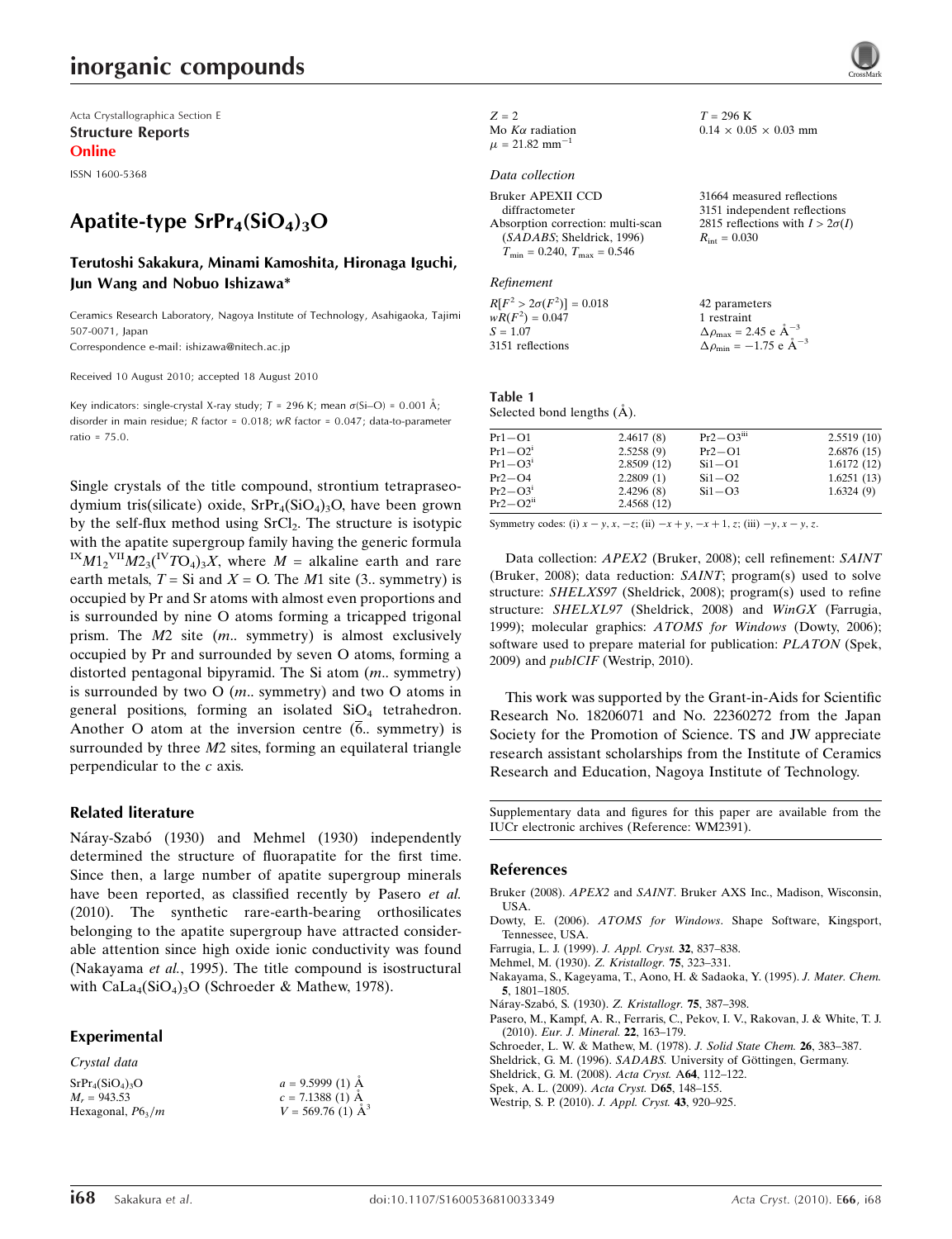# **supporting information**

*Acta Cryst.* (2010). E**66**, i68 [https://doi.org/10.1107/S1600536810033349]

### Apatite-type SrPr<sub>4</sub>(SiO<sub>4</sub>)<sub>3</sub>O

### **Terutoshi Sakakura, Minami Kamoshita, Hironaga Iguchi, Jun Wang and Nobuo Ishizawa**

### **S1. Comment**

Náray-Szabó (1930) and Mehmel (1930) independently determined the structure of fluorapatite for the first time. Since then, a large number of apatite supergroup minerals and synthetic compounds have been reported, as classified recently by Pasero *et al.* (2010). The apatite supergroup has a general formula  ${}^{1}M1_2{}^{VII}M2_3({}^{IV}TO_4)_3X$ , where  $M =$  alkali, alkaline earth and rare earth metals,  $T = P$ , As, V, Si, S, B and  $X = F$ , Cl, OH, O, in hexagonal or pseudo-hexagonal symmetries. After the discovery of high oxide-ion conductivity in rare-earth orthosilicate oxyapatites (*T* = Si, *X* = O) by Nakayama *et al.* (1995), considerable attention has been drawn to related compounds for potential industrial applications.

In the title compound, the *M*1 site (site symmetry 3..) is occupied by Pr and Sr with almost even proportions, and surrounded by three O1, three O2 and three O3 atoms, forming a tri-capped trigonal prism. The *M* site (*m*.. symmetry) is almost exclusively occupied by Pr, and surrounded by one O1, one O2, four O3 and one O4 forming a distorted pentagonal bipyramid. The isolated SiO4 tetrahedra are composed of one O1, one O2 and two O3 atoms. They show a slight angular distortion and exhibit *m*.. symmetry. The O atom at the *X* site with  $\overline{6}$ .. symmetry is located at the centre of the *M*2 triangle and its anisotropic displacement ellipsoid is more than two times prolate along the *c* axis, a feature also observed for other members of the rare-earth orthosilicate oxyapatite family. The present compound is isostructural with CaLa4(SiO4)3O (Schroeder & Mathew, 1978).

### **S2. Experimental**

All chemicals used were of analytical grade (3 N) from Kojundo Chemical Laboratory Co. Ltd., Japan. Powders of  $Pr_2O_3$  $(1.643 \text{ g})$ , SiO<sub>2</sub>  $(0.359 \text{ g})$  and SrCl<sub>2</sub>  $(3.006 \text{ g})$  were mixed together and put into a platinum crucible (30 ml). The crucible capped with a platinum lid was then placed on alumina powder in an alumina crucible. The double crucible was heated in air to 1373 K at the rate of 100 K/h, held for 6 h at 1373 K, cooled at the rate of 20 K/h to 923 K, and then furnace-cooled by turning off the power. The flux components were washed away by distilled water in an oven at 373 K. Crystals were hexagonal prismatic with the longest dimension of 150  $\mu$ m. Energy dispersive spectroscopy indicated that the crystals contained no elements other than Sr, Pr, Si and O. The Sr:Pr ratio was also estimated from eight samples to be 1.04:3.96 with an estimated standard uncertainty of  $\pm 0.06$ . Therefore, the stoichiometric composition of SrPr<sub>4</sub>Si<sub>3</sub>O<sub>13</sub> was assumed for the refinement of X-ray data.

### **S3. Refinement**

Possibility of lower symmetries like  $P6_3$  or  $P\overline{3}$  for the crystal was discarded in the course of refinements because no significant improvement was obtained. Defects at the O sites were not observed from the preliminary population analysis. Presence of interstitial O atoms were not detected in the difference Fourier maps. Populations of Sr and Pr at the *M*1 and  $M2$  sites were refined with a restraint to satisfy the charge neutrality for the stoichiometric composition SrPr<sub>4</sub>Si<sub>3</sub>O<sub>13</sub>. The positional and atomic displacement parameters of Sr and Pr at both sites were constrained to unity, taking into account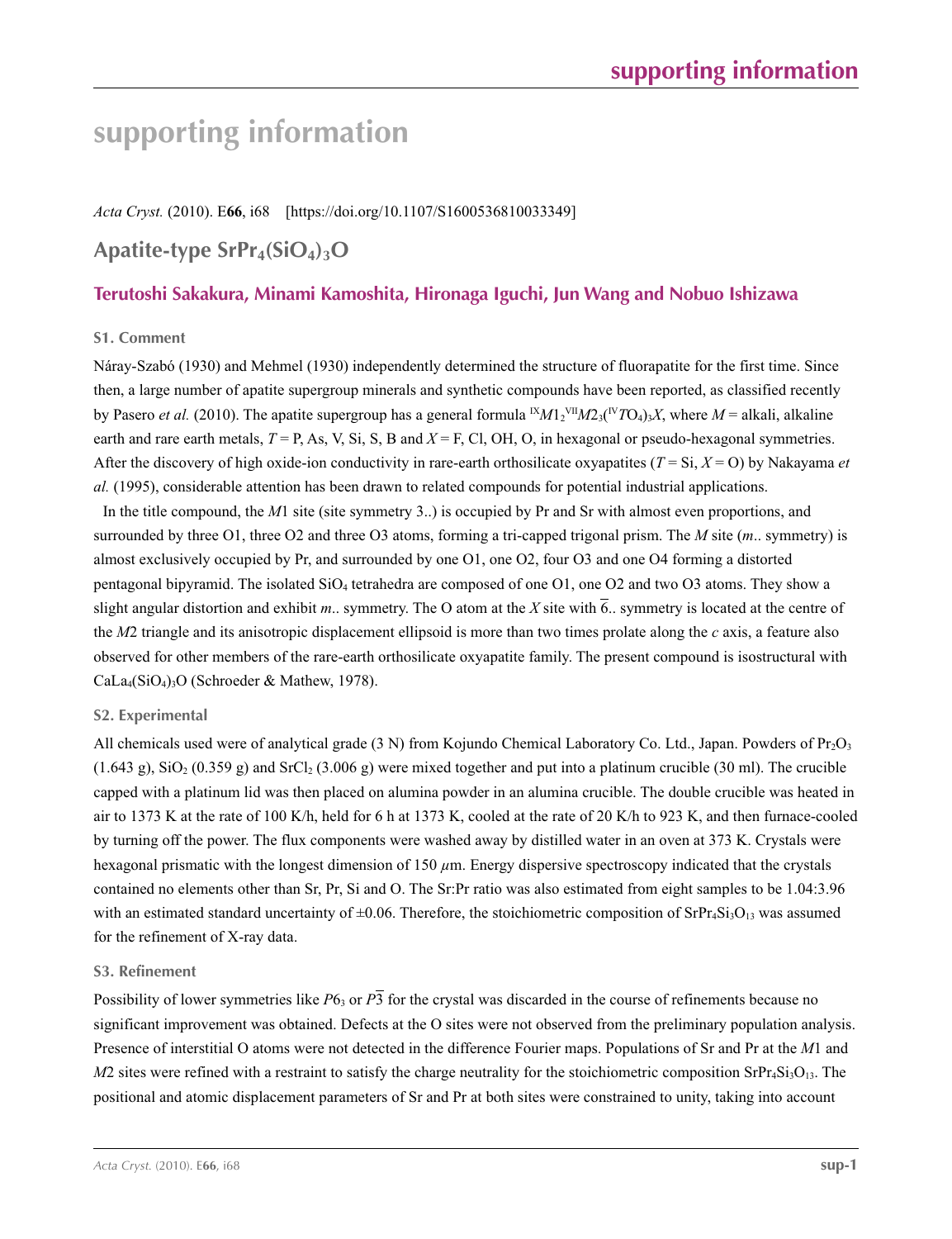the respective site symmetries. The highest remaining peak is 0.45 Å from *M*2 and the deepest hole is 0.04 Å from *M*1.



**Figure 1**

The crystal structure of  $SrPr_4(SiO_4)_3O$  in projection along [001]. Pr and Sr atoms are given as red, Si as dark blue, and O atoms as light blue ellipsoids at the 50% probability level.

**Strontium tetrapraseodymium tri(silicate) oxide** 

*Crystal data*

 $SrPr<sub>4</sub>(SiO<sub>4</sub>)<sub>3</sub>O$  $M_r = 943.53$ Hexagonal, *P*63/*m* Hall symbol: -P 6c  $a = 9.5999(1)$  Å  $c = 7.1388(1)$  Å  $V = 569.76$  (1) Å<sup>3</sup>  $Z = 2$  $F(000) = 840$ 

### *Data collection*

Bruker APEXII CCD diffractometer Radiation source: fine-focus sealed tube Graphite monochromator *φ* and *ω* scans Absorption correction: multi-scan (*SADABS*; Sheldrick, 1996)  $T_{\text{min}} = 0.240, T_{\text{max}} = 0.546$ 

### *Refinement*

Refinement on *F*<sup>2</sup> Least-squares matrix: full  $R[F^2 > 2\sigma(F^2)] = 0.018$  $wR(F^2) = 0.047$ 

 $D_x = 5.5$  Mg m<sup>-3</sup> Mo *Kα* radiation,  $\lambda = 0.71073$  Å Cell parameters from 9966 reflections  $\theta$  = 4.3–61.7°  $\mu = 21.82$  mm<sup>-1</sup>  $T = 296$  K Prism, colourless  $0.14 \times 0.05 \times 0.03$  mm

31664 measured reflections 3151 independent reflections 2815 reflections with  $I > 2\sigma(I)$  $R_{\text{int}} = 0.030$  $\theta_{\text{max}} = 62.0^{\circ}, \theta_{\text{min}} = 3.8^{\circ}$  $h = -22 \rightarrow 23$ *k* = −23→23 *l* = −17→17

 $S = 1.07$ 3151 reflections 42 parameters 1 restraint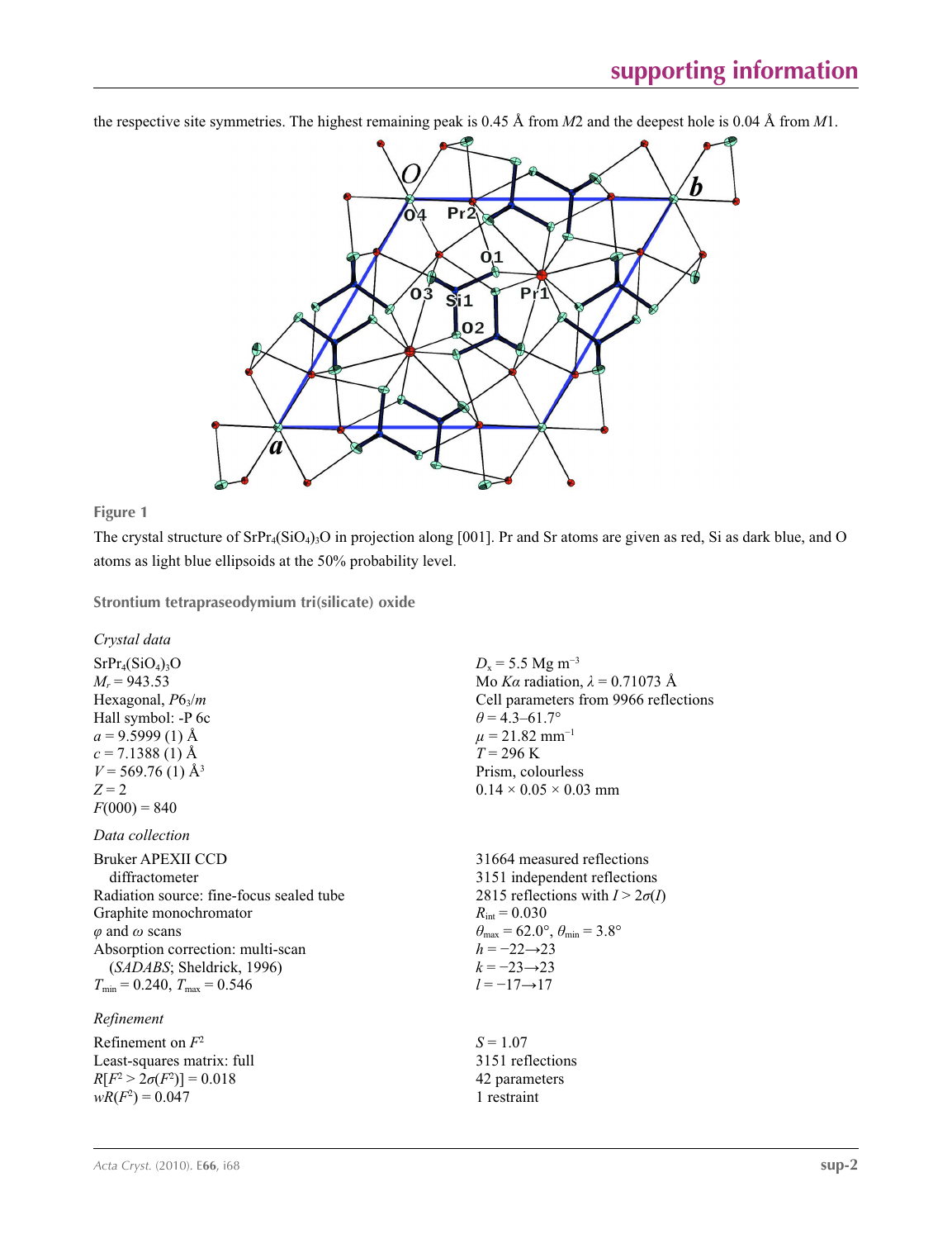2 constraints  $w = 1/[\sigma^2 (F_o^2) + (0.0249P)^2 + 0.3254P]$ where  $P = (F_o^2 + 2F_c^2)/3$  $(\Delta/\sigma)_{\text{max}} = 0.001$  $\Delta\rho_{\text{max}}$  = 2.45 e Å<sup>-3</sup>

Δ*ρ*min = −1.75 e Å−3 Extinction correction: *SHELXL97* (Sheldrick, 2008), Fc\* =kFc[1+0.001xFc2 *λ*3 /sin(2*θ*)]-1/4 Extinction coefficient: 0.0052 (3)

### *Special details*

**Geometry**. All s.u.'s (except the s.u. in the dihedral angle between two l.s. planes) are estimated using the full covariance matrix. The cell s.u.'s are taken into account individually in the estimation of s.u.'s in distances, angles and torsion angles; correlations between s.u.'s in cell parameters are only used when they are defined by crystal symmetry. An approximate (isotropic) treatment of cell s.u.'s is used for estimating s.u.'s involving l.s. planes.

**Refinement**. Refinement of  $F^2$  against ALL reflections. The weighted  $R$ -factor  $wR$  and goodness of fit  $S$  are based on  $F^2$ , conventional *R*-factors *R* are based on *F*, with *F* set to zero for negative *F*<sup>2</sup>. The threshold expression of  $F^2 > 2\sigma(F^2)$  is used only for calculating *R*-factors(gt) *etc*. and is not relevant to the choice of reflections for refinement. *R*-factors based on *F*<sup>2</sup> are statistically about twice as large as those based on *F*, and *R*- factors based on ALL data will be even larger.

|                 | $\boldsymbol{x}$ |             | Ζ               | $U_{\rm iso}$ */ $U_{\rm eq}$ | Occ. (2)  |
|-----------------|------------------|-------------|-----------------|-------------------------------|-----------|
| Pr1             | 0.3333           | 0.6667      | $-0.000387(15)$ | 0.00860(2)                    | 0.5358(8) |
| Sr1             | 0.3333           | 0.6667      | $-0.000387(15)$ | 0.00860(2)                    | 0.4641(8) |
| Pr2             | 0.010753(8)      | 0.242790(8) | 0.2500          | 0.00742(2)                    | 0.9761(5) |
| Sr <sub>2</sub> | 0.010753(8)      | 0.242790(8) | 0.2500          | 0.00742(2)                    | 0.0239(5) |
| Si1             | 0.39915(5)       | 0.37061(5)  | 0.2500          | 0.00683(5)                    |           |
| O <sub>1</sub>  | 0.31811(17)      | 0.48323(16) | 0.2500          | 0.01330(16)                   |           |
| O <sub>2</sub>  | 0.59455(14)      | 0.47298(15) | 0.2500          | 0.01224(14)                   |           |
| O <sub>3</sub>  | 0.34191(14)      | 0.25210(11) | 0.06770(12)     | 0.01501(14)                   |           |
| O4              | 0.0000           | 0.0000      | 0.2500          | 0.0152(3)                     |           |

*Fractional atomic coordinates and isotropic or equivalent isotropic displacement parameters (Å2 )*

*Atomic displacement parameters (Å2 )*

|                | $U^{11}$    | $L^{22}$    | $I^{\frac{3}{3}}$ | $U^{12}$    | $U^{13}$     | $U^{23}$       |
|----------------|-------------|-------------|-------------------|-------------|--------------|----------------|
| Pr1            | 0.00951(3)  | 0.00951(3)  | 0.00678(3)        | 0.00476(1)  | 0.000        | 0.000          |
| Sr1            | 0.00951(3)  | 0.00951(3)  | 0.00678(3)        | 0.00476(1)  | 0.000        | 0.000          |
| Pr2            | 0.00721(2)  | 0.00712(2)  | 0.00745(2)        | 0.00323(2)  | 0.000        | 0.000          |
| Sr2            | 0.00721(2)  | 0.00712(2)  | 0.00745(2)        | 0.00323(2)  | 0.000        | 0.000          |
| Si1            | 0.00702(11) | 0.00647(11) | 0.00747(11)       | 0.00371(10) | 0.000        | 0.000          |
| O <sub>1</sub> | 0.0168(4)   | 0.0127(4)   | 0.0153(4)         | 0.0110(4)   | 0.000        | 0.000          |
| O <sub>2</sub> | 0.0079(3)   | 0.0099(3)   | 0.0171(4)         | 0.0031(3)   | 0.000        | 0.000          |
| O <sub>3</sub> | 0.0243(4)   | 0.0119(3)   | 0.0100(2)         | 0.0098(3)   | $-0.0065(2)$ | $-0.00319(19)$ |
| O <sub>4</sub> | 0.0107(4)   | 0.0107(4)   | 0.0242(10)        | 0.00537(19) | 0.000        | 0.000          |
|                |             |             |                   |             |              |                |

*Geometric parameters (Å, º)*

| $Pr1 \rightarrow O1^i$     | 2.4617(8) | $Pr2$ — $O3$ <sup>vi</sup>   | 2.4296(8)  |
|----------------------------|-----------|------------------------------|------------|
| $Pr1$ — $O1$ <sup>ii</sup> | 2.4617(8) | $Pr2$ — $O3$ <sup>iii</sup>  | 2.4296(8)  |
| $Pr1 - O1$                 | 2.4617(8) | $Pr2$ —O2 <sup>i</sup>       | 2.4568(12) |
| $Pr1 - O2$ <sup>iii</sup>  | 2.5258(9) | $Pr2$ — $O3$ <sup>vii</sup>  | 2.5519(10) |
| $Pr1 - O2iv$               | 2.5258(9) | $Pr2$ — $O3$ <sup>viii</sup> | 2.5519(10) |
| $Pr1 - O2v$                | 2.5258(9) | $Pr2 \rightarrow O1$         | 2.6876(15) |
|                            |           |                              |            |